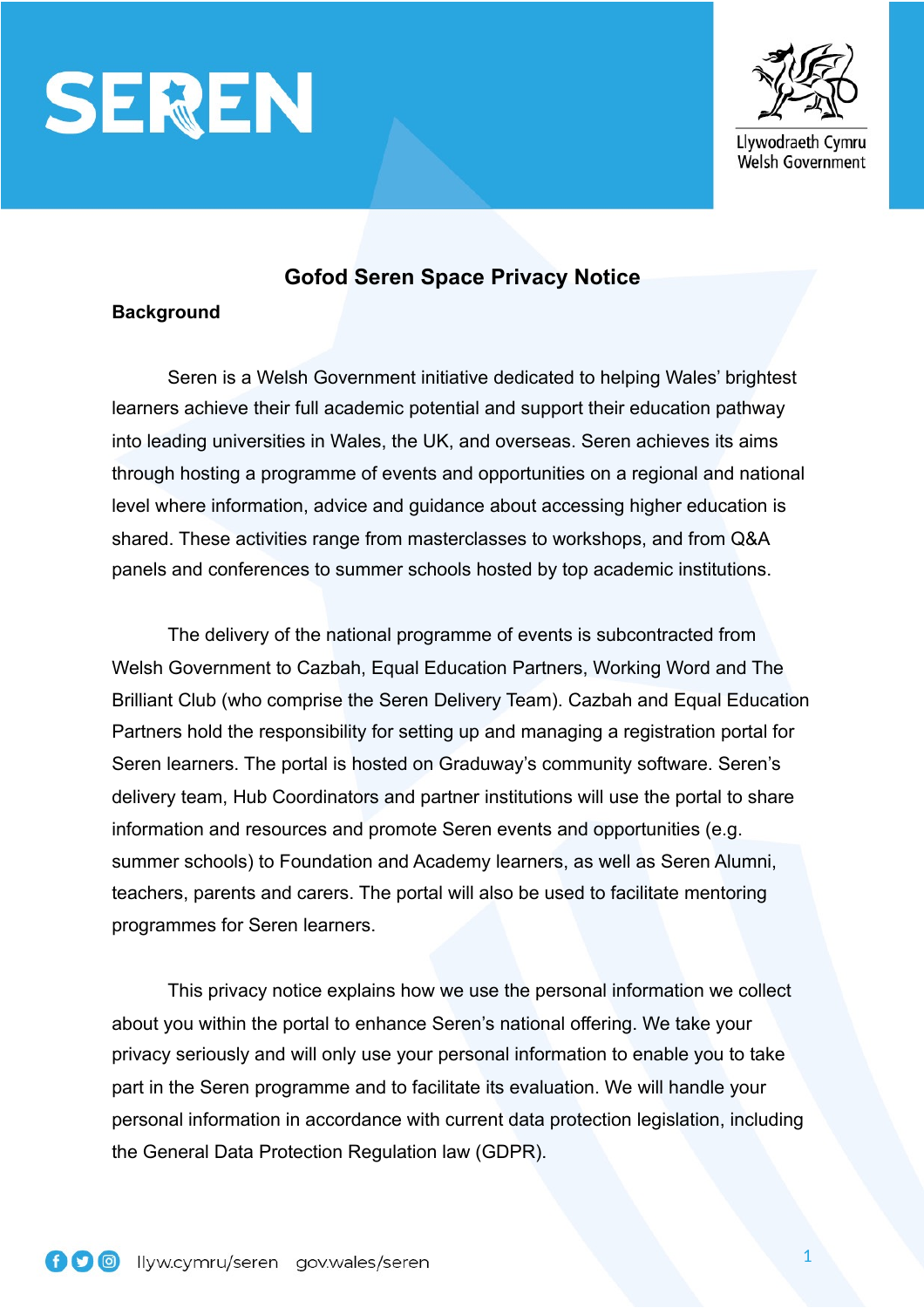



## **Collecting your information**

 If you register on the portal, as data controller, we will need to process some personal information about you in order to make the necessary registration and ensure you are able to be identified as Seren learners to gain access to the portal, and to identify other users as key parties to be kept informed about Seren activities. We may send you evaluation forms to measure the impact of Seren activities. This feedback will be compiled anonymously and provided to the Welsh Government.

#### **How we share your information**

 Your personal information may be shared with external contractors or partner organisations who are working on behalf of or with Cazbah and Equal Education Partners in the management of the Gofod Seren Space portal. They will only have access to your personal information in order to deliver the relevant elements of the Seren programme and impact evaluation process.

#### **What personal information will we process?**

For Foundation learners we will collect the following information:

- Name
- Preferred pronouns
- Email address
- Date of birth
- Home postcode<br>• School or college
- School or college
- Regional Hub
- What year you joined Seren
- Gender identification
- Ethnicity
- Preferred language
- Welsh language proficiency
- Free School Meals eligibility
- If you have a disability, learning need or medical condition<br>• If you have ever heen in care
- If you have ever been in care
- If you have any caring responsibilities
- If any of your parents or carers attended university
- Refugee or asylum seeker status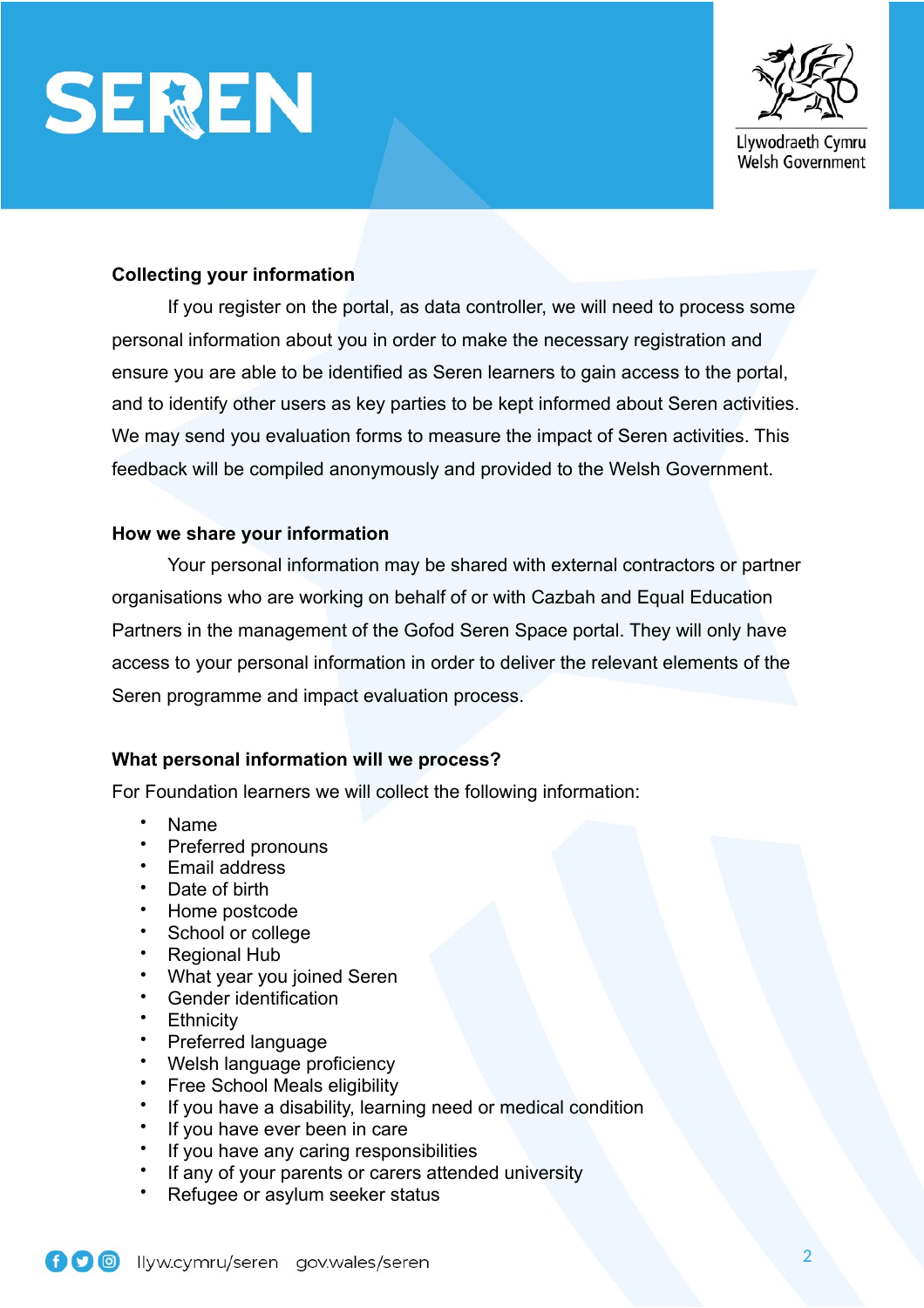



Llywodraeth Cymru Welsh Government

For Academy learners we will collect the following information:

- Name
- Preferred pronouns
- Email address
- Date of birth
- Home postcode
- School or college
- Regional Hub
- What year you joined Seren
- GCSE grades
- A-level subjects
- Universities you are interested in applying to
- Subjects you are interested in studying
- Gender identification
- Ethnicity
- Preferred language
- Welsh language proficiency
- Free School Meals eligibility
- Education Maintenance Allowance eligibility
- If you have a disability, learning need or medical condition
- If you have ever been in care<br>• If you have any caring respon
- If you have any caring responsibilities
- If any of your parents or carers attended university
- Refugee or asylum seeker status

For Seren Alumni we will collect the following information:

- Name
- Preferred pronouns
- Email address
- Date of birth
- School or college
- Regional Hub
- What year you joined Seren
- GCSE grades
- A level subjects
- University choice
- University subject
- Year of graduation
- Gender identification
- **Ethnicity**
- Preferred language
- Welsh language proficiency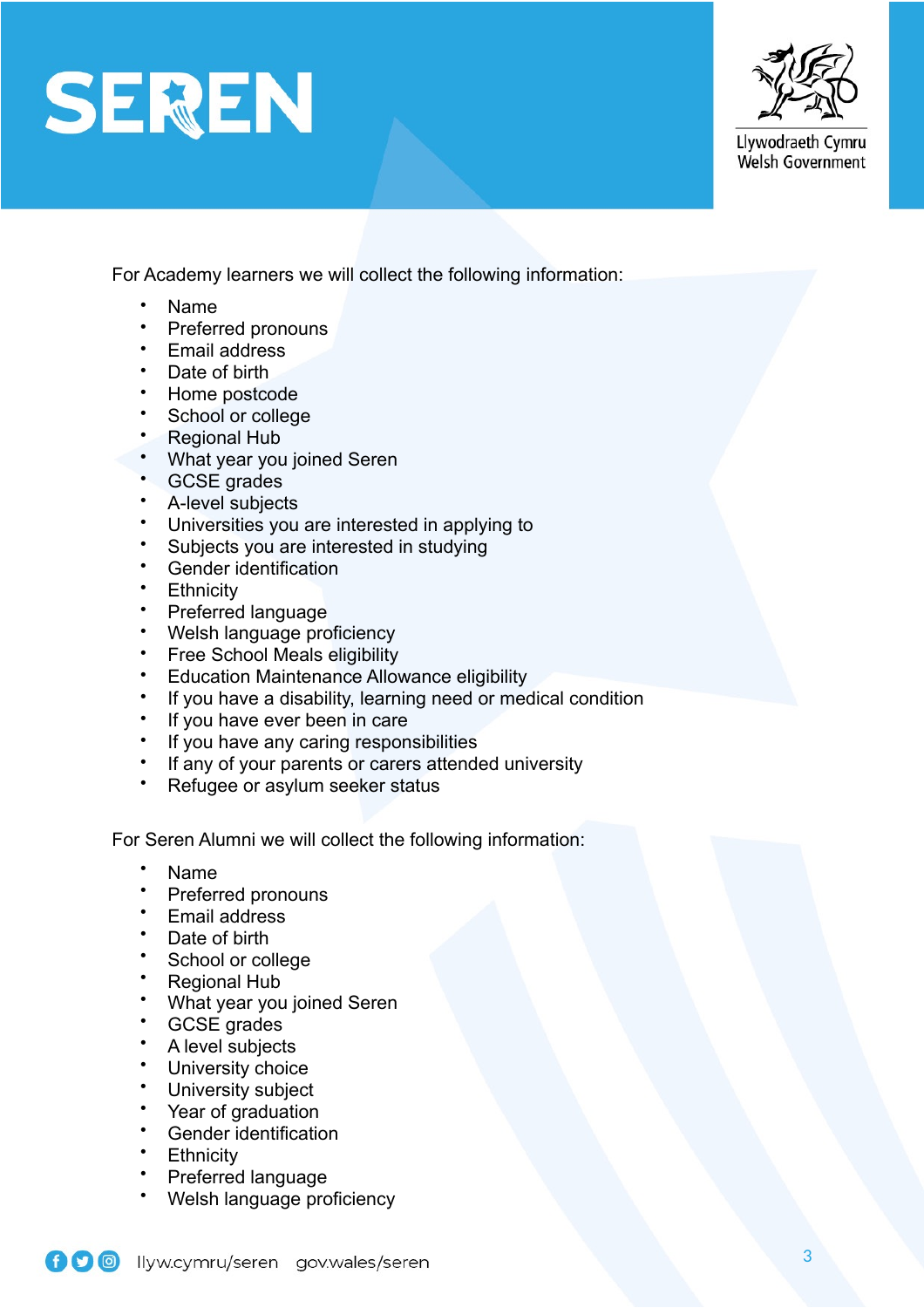



Llywodraeth Cymru Welsh Government

• Preferred pronouns

For Hub Coordinators we will collect the following information:

- Name
- Preferred pronouns
- Email address
- Regional Hub

For Teachers we will collect the following information:

- Name
- Preferred pronouns
- Email address
- Regional Hub
- Name of school or college<br>• Role within school or colled
- Role within school or college

For Parents/Carers we will collect the following information:

- Name
- Preferred pronouns
- Email address
- Regional Hub
- School or college attended by child

For Partner Institutions we will collect the following information:

- Name
- Preferred pronouns
- Email address
- Name of institution
- Role within institution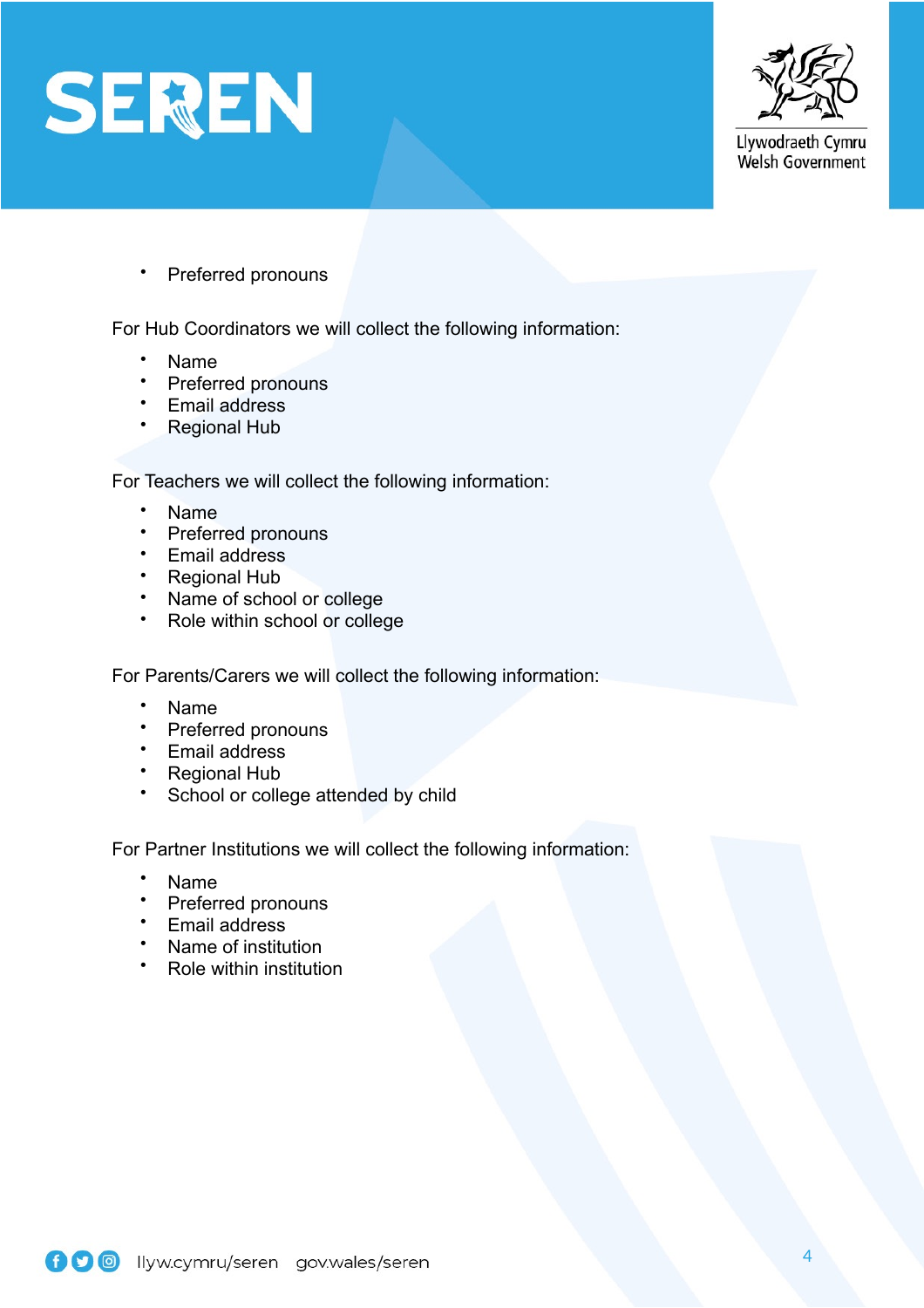



#### **What will we do with your personal information?**

Your personal information will be used to enable you to register within the Seren portal and access its offering. In addition, over the course of the academic year, using your data, we may send you evaluation forms to measure the impact of the Seren programme. The personal data collected during registration may be used anonymously to measure the impact of the Seren programme on selected groups of learners. We will not share your information without your consent, unless the law and our policies allow us to do so. If you want to receive a copy of the information we hold about you, please contact our Data Protection Officer, James Parsons, whose contact details are listed at the foot of this notice.

#### **How secure is your personal data?**

Each partner within the delivery team is accredited with Cyber Essentials Plus certification. This demonstrates our commitment to cyber security. Cyber Essentials is an effective, Government backed scheme which robustly protects each partner from cyber attacks. In addition, each partner operates highly secure information systems, including cloud-based, GDPR compliant platforms. Your personal data will be kept securely with password protection within the Seren Delivery Team's information systems. Cazbah, Equal Education Partners and their partners in the delivery team will securely transfer your personal information using accredited and agreed data transfer facilities.

#### **How long do we keep your personal data?**

 The Seren Delivery Team will retain your personal data only for as long as is necessary for the purpose we collect it. Where consent is not granted the delivery team will cease to process your personal and sensitive data.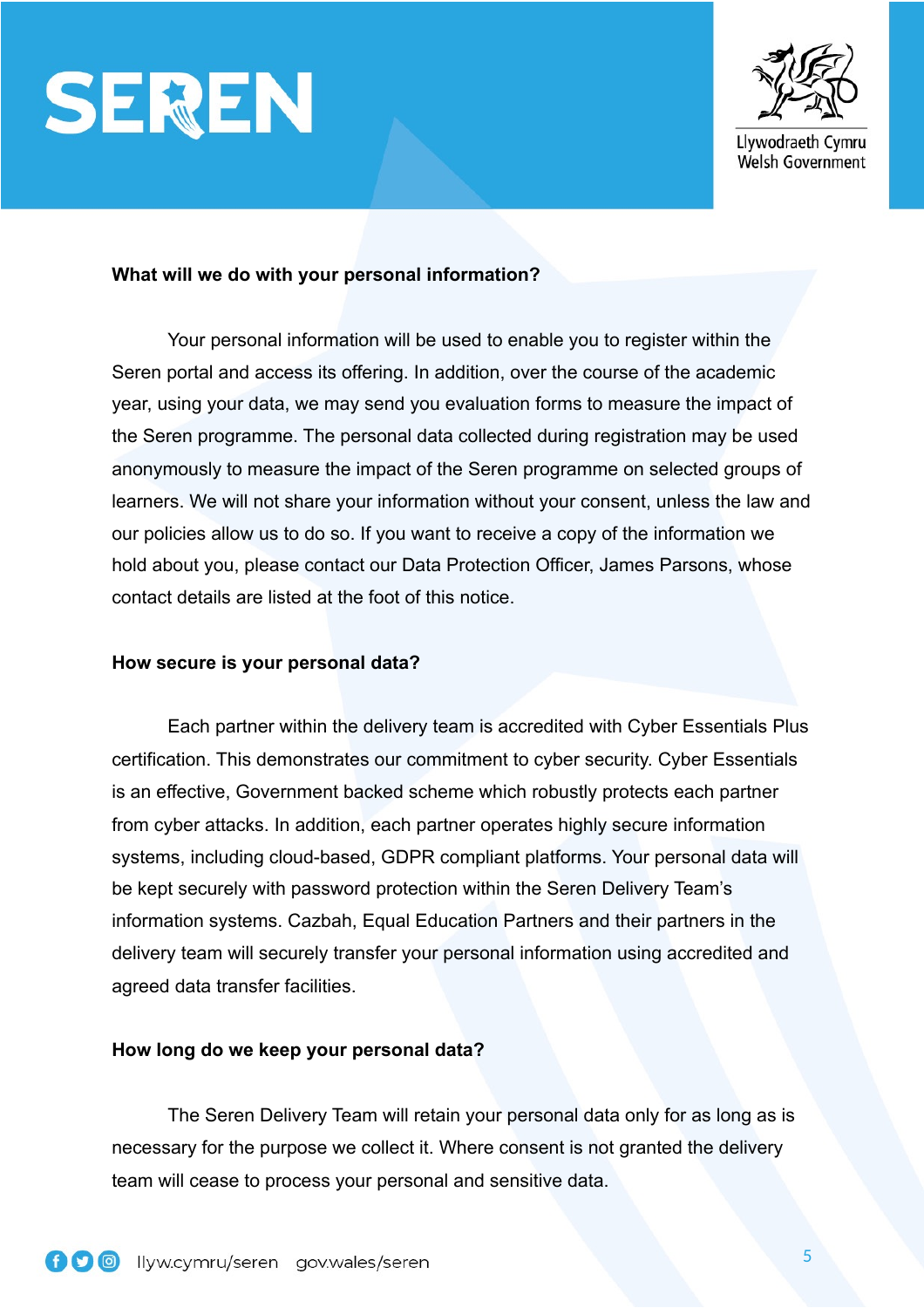



#### **Agreement**

 In agreeing to this privacy notice you permit the Seren Delivery Team to collect and process your personal data on behalf of the Welsh Government and grant the Welsh Government and their licensees and assign your unconditional permission to store your personal data for any purpose in connection with the exercise of their functions. You permit the Welsh Government to store your data and this agreement on its database and acknowledge that this agreement shall be governed and constructed in accordance with the laws of England and Wales and submit to the exclusive jurisdiction of the English and Welsh courts. The portal is protected by email addresses and passwords and may be accessed only by authorised members of the Seren programme. All user messages and posts are subject to monitoring and, where necessary if content is deemed inappropriate, removal, by the Seren Delivery Team.

If you have an email and password for accessing the portal, you agree not to share them with any other person, including any person who may have their own email and password. You agree that the email and password for your account is personal to you only, and you will not access or attempt to access any other user's account, or misrepresent or attempt to misrepresent your identity, while using the portal. You are responsible for all uses of your email and password to gain access to the portal and for all activity under them, including the use of any information or material obtained by using them. Seren may terminate your account or authorisation to access the portal at any time, without notice, for conduct that Seren believes violates the Terms or other applicable policies, rules or regulations of the Seren programme.

You acknowledge and agree that the Seren Delivery Team has the right to monitor all activity on the portal, including, without limitation, chats, posts, comments and group posts. The Seren Delivery Team reserves the right to refuse to post, or to remove, any information or materials, in whole or in part, that is in violation of the Terms in its sole discretion.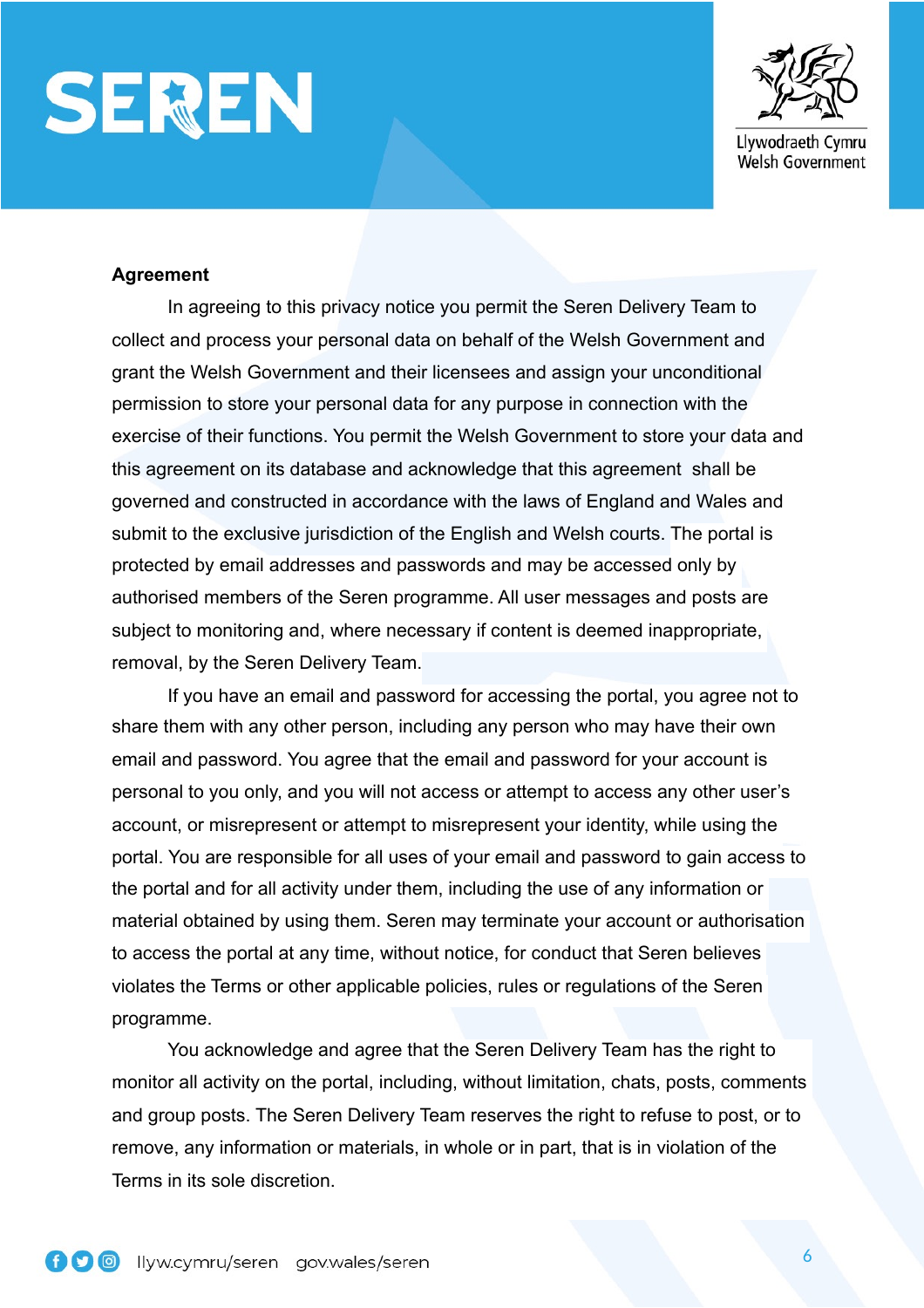



Welsh Government

## **Disclosing your information**

We may disclose your personal information:

- If we are under a duty to disclose or share your personal data in order to comply with any legal obligation, or in order to enforce or apply our terms and conditions and other agreements; or to protect the rights, property, or safety of the Welsh Government, or others; or to investigate or prevent a crime.
- Some of your personal information may need to be shared with the Welsh Government to undertake its safeguarding role. In this instance Welsh Government will become data controller for the purpose of carrying out its role as safeguarding officer for Seren activities.

A copy of the Welsh Government Seren privacy notice can be accessed [here](https://files.smartsurvey.io/2/0/OLG5RI0I/2020_07_10_Privacy_Notice_(Eng)____Seren_national_online_events2.docx).

## **Individual rights Under GDPR**

 In the collecting of this data we are complying with the applicable elements of the GDPR Regulations. You have the following rights in relation to the personal information you provide as part of the process of registering for and gaining access to the portal. You have the right to:

- Access a copy of your own data;
- Require us to rectify inaccuracies in that data;
- To object to or restrict processing (in certain circumstances);
- For your data to be 'erased' (in certain circumstances).

## **Changes to this privacy notice**

All changes to this document will be displayed on the Gofod Seren Space portal.